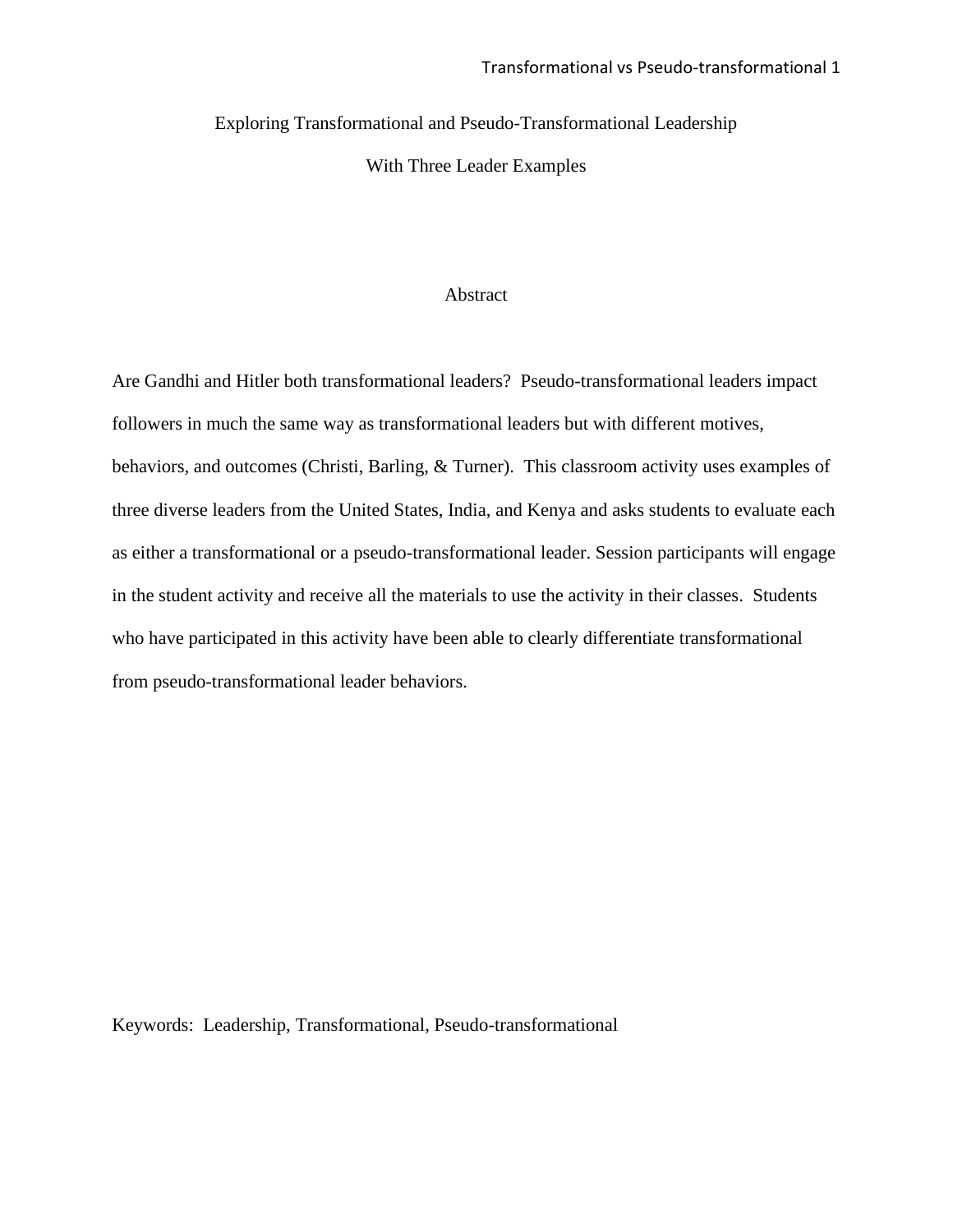#### Introduction

This session will engage participants in exploration of three leader examples that provide a contrast between pseudo-transformational and transformational approaches to organizational leadership.

When teaching the Transformational Leadership theory, there are always examples of leaders who are visionary and transformational but in a way that promotes a negative vision that is selfserving and autocratic (e.g. Hitler). In today's environment, it is even more important to develop student understanding of this kind of leadership from a theoretical and research-grounded approach. This activity provides an excellent contrast between transformational and pseudotransformational leadership by exploring three leader examples in the organizational context using current research as a guiding lens.

This activity has been used in undergraduate leadership classes and would be appropriate for other classes, both graduate and undergraduate, in online, hybrid, and face-to-face class settings.

#### Theoretical Foundation/Teaching Implications

Transformational leadership is a foundational theory, yet very little comparison is done between current leaders who are transformational but unethical. To explain and explore the idea of a leader who is transforming but in a negative way, Bass introduced the term "pseudotransformational leadership" (Bass, 1998). Further research provided more specific differentiating behaviors between these approaches.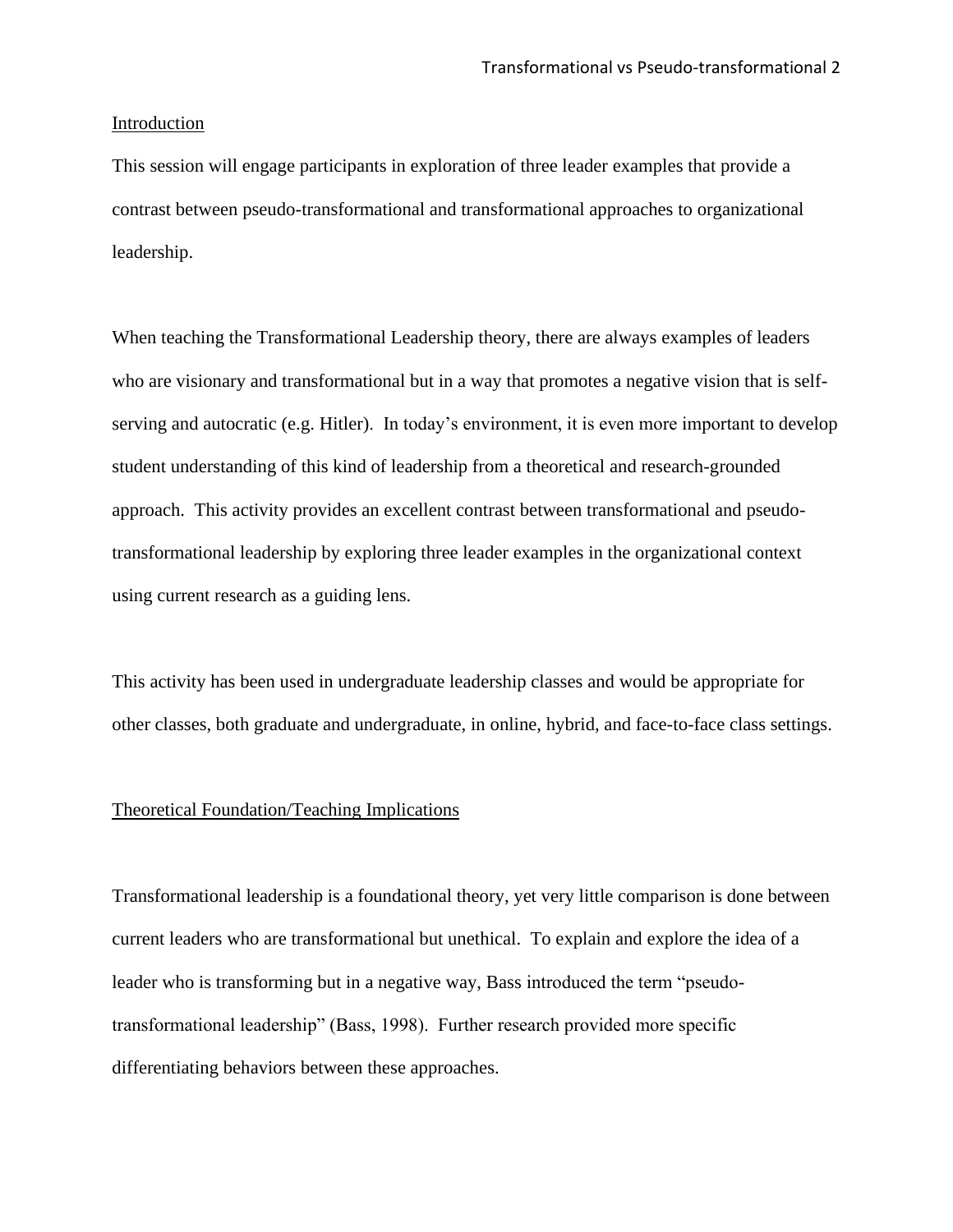Transformational leadership is defined as leadership that inspires others to internalize a vision of the future that appeals to their values (Burns, 1978). Bass and Avolio further identified behaviors associated with this inspirational leadership: idealized influence, inspirational motivation, intellectual stimulation, and individualized consideration (Bass & Avolio, 1993). Pseudo-transformational leaders use these behaviors to inspire a vision that serves their own interests. They are self-absorbed, often narcistic, and use exploitation and power to urge others to follow their lead. Their actions focus on their own self-oriented benefit and not for the benefit of others.

Understanding the difference between these two approaches is increasingly important. More leaders are attempting to motivate followers through fear, lying and threatening to get their vision adopted, while all along the motive is to serve the leader at the expense of the greater good. This activity provides students an opportunity to reflect on the difference and how subtle it can be. The example of Hitler seems obvious; the examples in today's world are much more insidious.

#### Learning Objectives

At the end of this activity students will:

- 1. Have a greater understanding of the Transformational Leadership Model
- 2. Be able to differentiate Transformational from Pseudo-transformational leadership
- 3. Have the ability to apply these models to current organizational leaders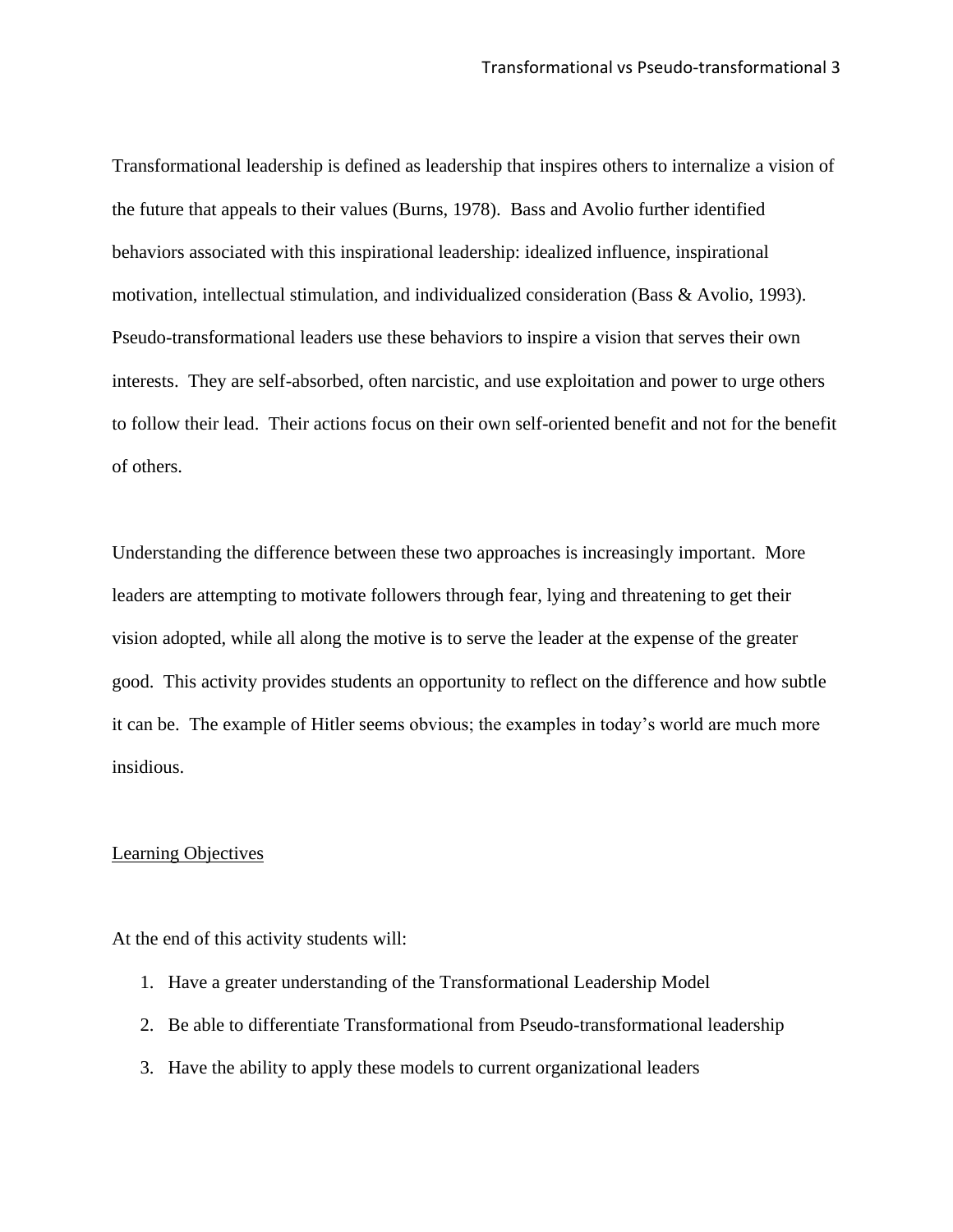## Exercise Overview

- **Introduction**: The activity involves comparing and contrasting three leaders using the Transformational Leadership Model, including the conceptualization of pseudotransformational leadership. This includes providing the following:
	- o An overview of the Transformational Leadership Model
	- o Defining Pseudo-transformational Leadership
- **Introducing the three leaders:**
	- o **Dr. Govindappa Venkataswamy, Founder and CEO of Aravind Eye Hospitals**
	- o **Adam Neumann, Founder and former CEO of WeWork**
	- o **Dr. Wangari Maathai, Founder and leader of the Greenbelt Movement**
- **Pre-session preparation:** To prepare for the activity, students read two online articles and review one online website about the three leaders.
	- o Overview of Aravind Eye Hospitals and Dr. Venkataswamy's

vision: [https://www.insightnews.com.au/how-mcdonalds-inspired-the-success-of](about:blank)[an-extraordinary-eye-hospital/](about:blank)

o Overview of We Work and Adam Neumann's evolution as a leader:

[https://www.nytimes.com/2019/11/02/business/adam-neumann-wework-exit](about:blank)[package.html](about:blank)

o Website providing an overview of the Greenbelt Movement and Dr. Maathai's vision: [https://www.greenbeltmovement.org/wangari-maathai](about:blank)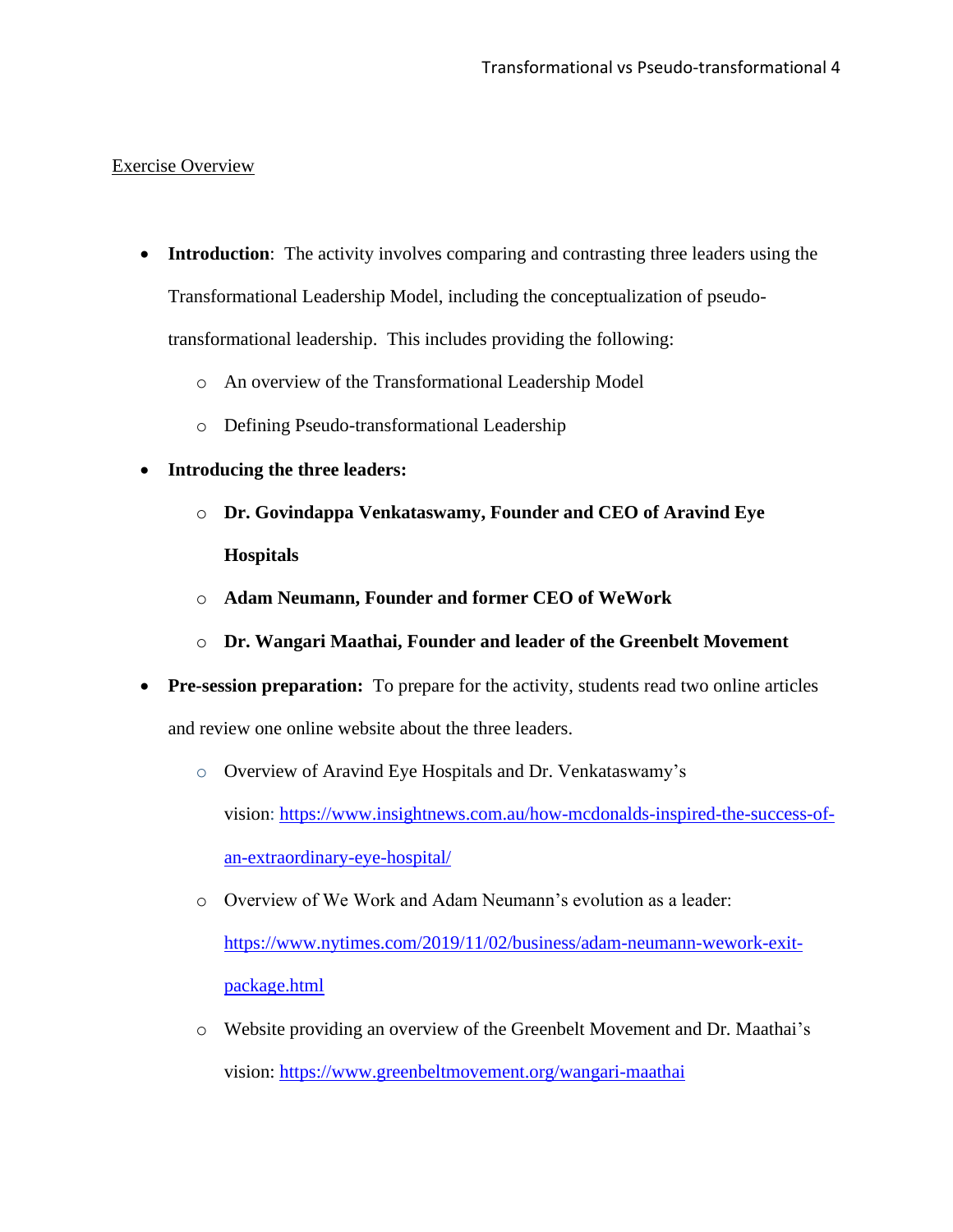#### • **Activity:**

- o Show four videos so students can see the leaders in action (20 minutes total video time).
- o Assign students to breakout groups so that there are the same number of groups assigned to each leader. This could be only 3 breakout groups, but for a large class, there could be 6 or 9 breakout groups.
- o Each breakout group is assigned one of the three leaders. A 10-minute discussion answers the following discussion questions about the leader the group is assigned:
	- Discuss whether this leader is transformational or pseudotransformational.
	- What behaviors does the leader engage in that are transformational?
	- What behaviors does the leader engage in that are pseudotransformational?
- o A large-group discussion will include reports from each breakout group regarding their conclusions related to transformational and pseudo-transformational behaviors.
- o The concluding discussion will focus on the consequences of both transformational and pseudo-transformational approaches.
	- Ask for other examples of both types of leaders.
	- Ask for how people can challenge pseudo-transformational leaders to reduce their influence.
	- Ask how people can support transformational leaders to achieve their vision that benefits the greater good.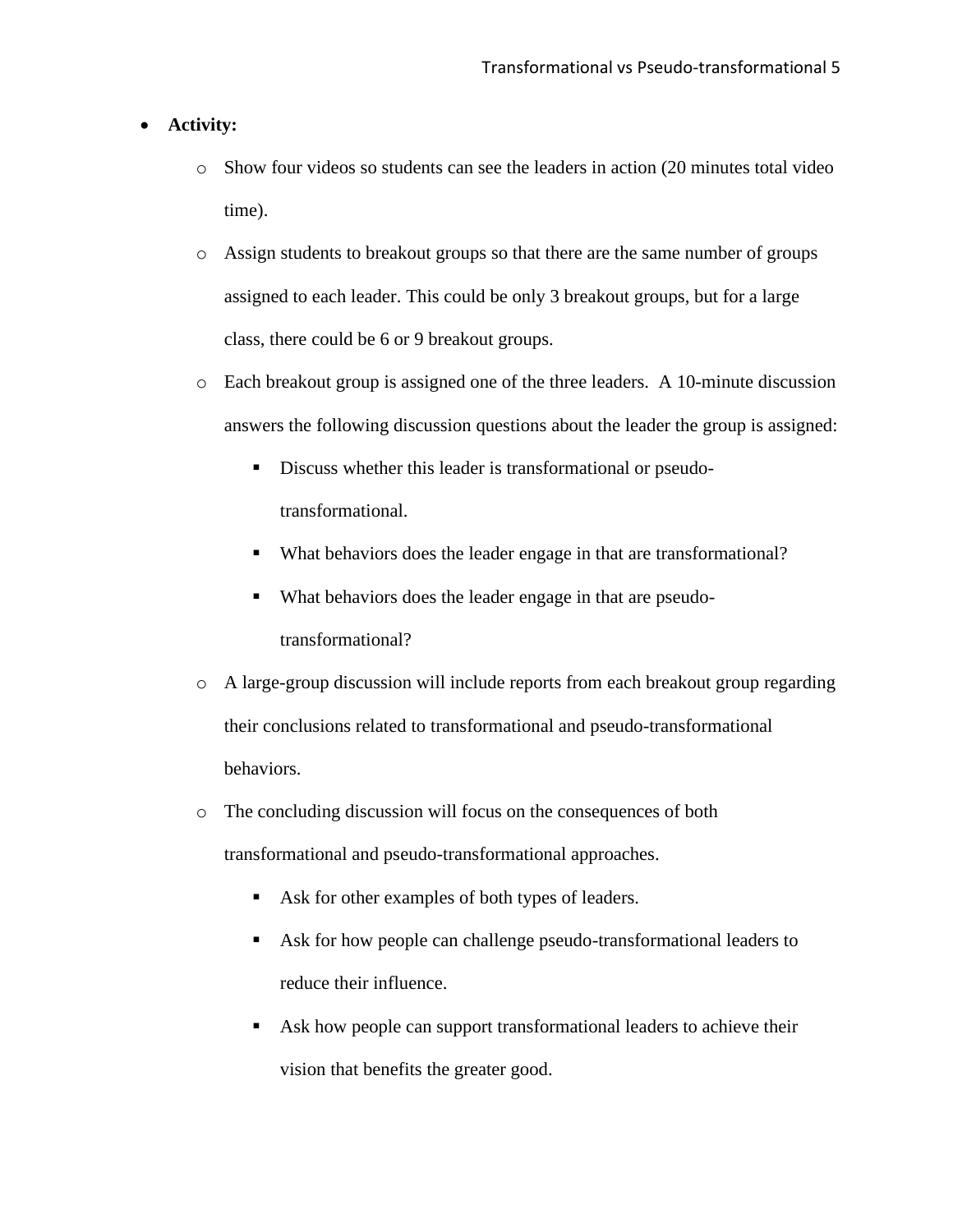■ Potential to integrate concepts of Servant Leadership, Altruism, and Ethical Leadership.

### Session Description (60 minutes)

- **Introduction** (5 minutes): Provide theoretical background and rationale for activity, including learning objectives.
- **Brief introduction of each of the three leaders** (10-25 minutes): We have three webbased articles and four videos to provide more in-depth information on the leaders. We could provide the videos ahead of time, but then there is some risk that people will not attend because they did not have time to watch the videos, or that people will attend and not be able to engage fully if they did not watch the videos. The preference is to show the videos during the session.
- **Breakout groups** (10 minutes): Each breakout group will be assigned one of the three leaders with the following discussion questions:
	- o Discuss whether this leader is transformational or pseudo-transformational.
	- o What behaviors does the leader engage in that are transformational?
	- o What behaviors does the leader engage in that are pseudo-transformational?
- Large group discussion (15 minutes):
	- o Each breakout group will share their conclusion regarding the leader as transformational or pseudo-transformational, providing examples of behaviors consistent with their conclusion.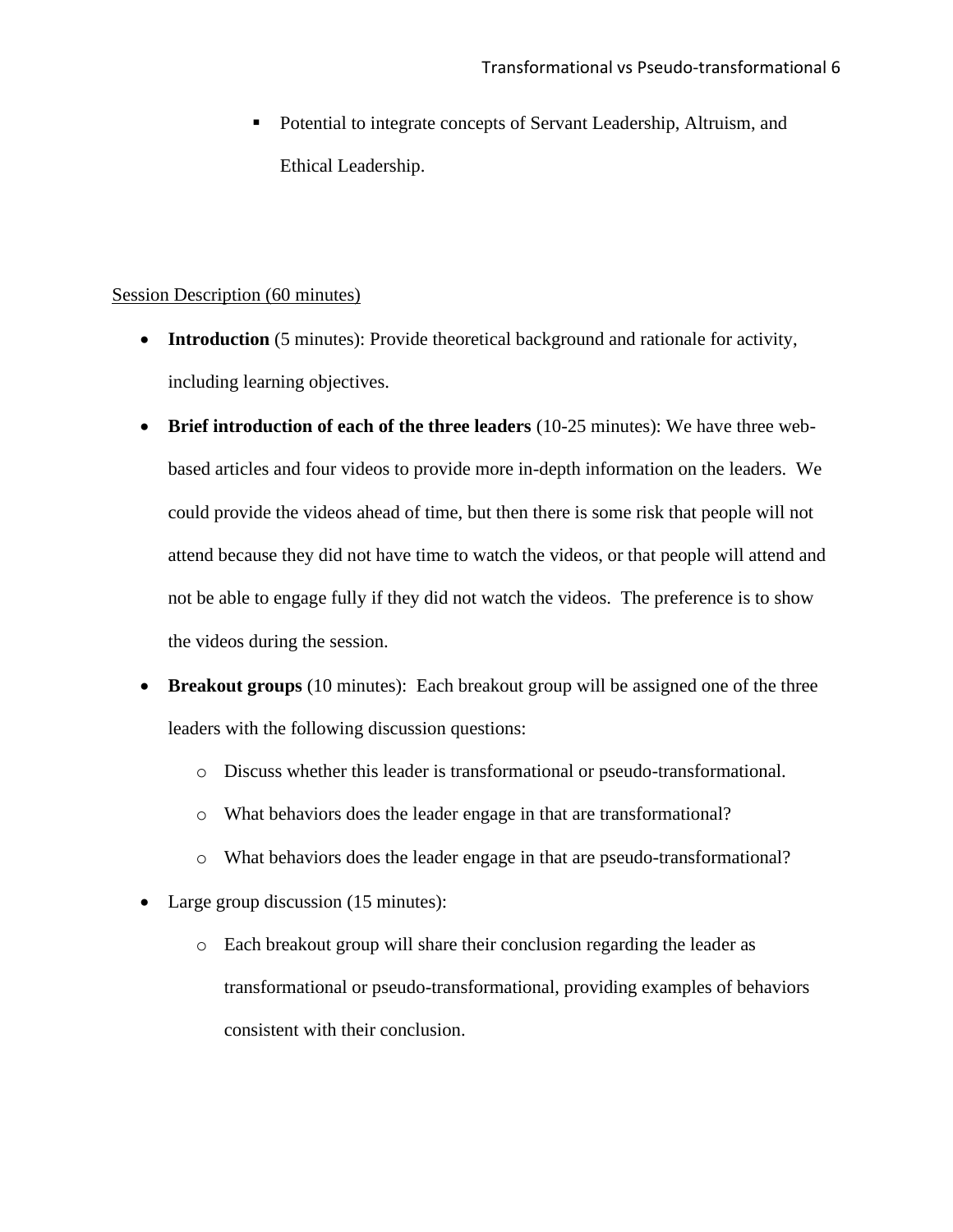- o This will provide an opportunity to compare and contrast the three leaders in terms of transformational and pseudo-transformational leadership.
- o Ask for other examples of transformational and pseudo-transformational leaders in society today.
- Conclusion (5 minutes): Key take-aways of the session.

#### **References**

- Bass, B.M. 1998. The ethics of transformational leadership. In J. Ciulla (Ed.), *Ethics: The heart of leadership* (169-192). Westport, CT: Praeger.
- Bass, B.M. & Avolio, B.J. 1993. Transformational leadership: A response to critiques. In M.M. Chemers & R. Ayman (Eds.), Leadership theory and research: Perspectives and directions (49-80). San Diego, CA: Academic Press.

Burns, J.M. 1978. *Leadership*. New York: Harper & Row.

Christi, Barling, & Turner. 2011. Pseudo-transformational leadership: Model specifications and outcomes. *Journal of Applied Psychology*, *44*, 12:2943-2984.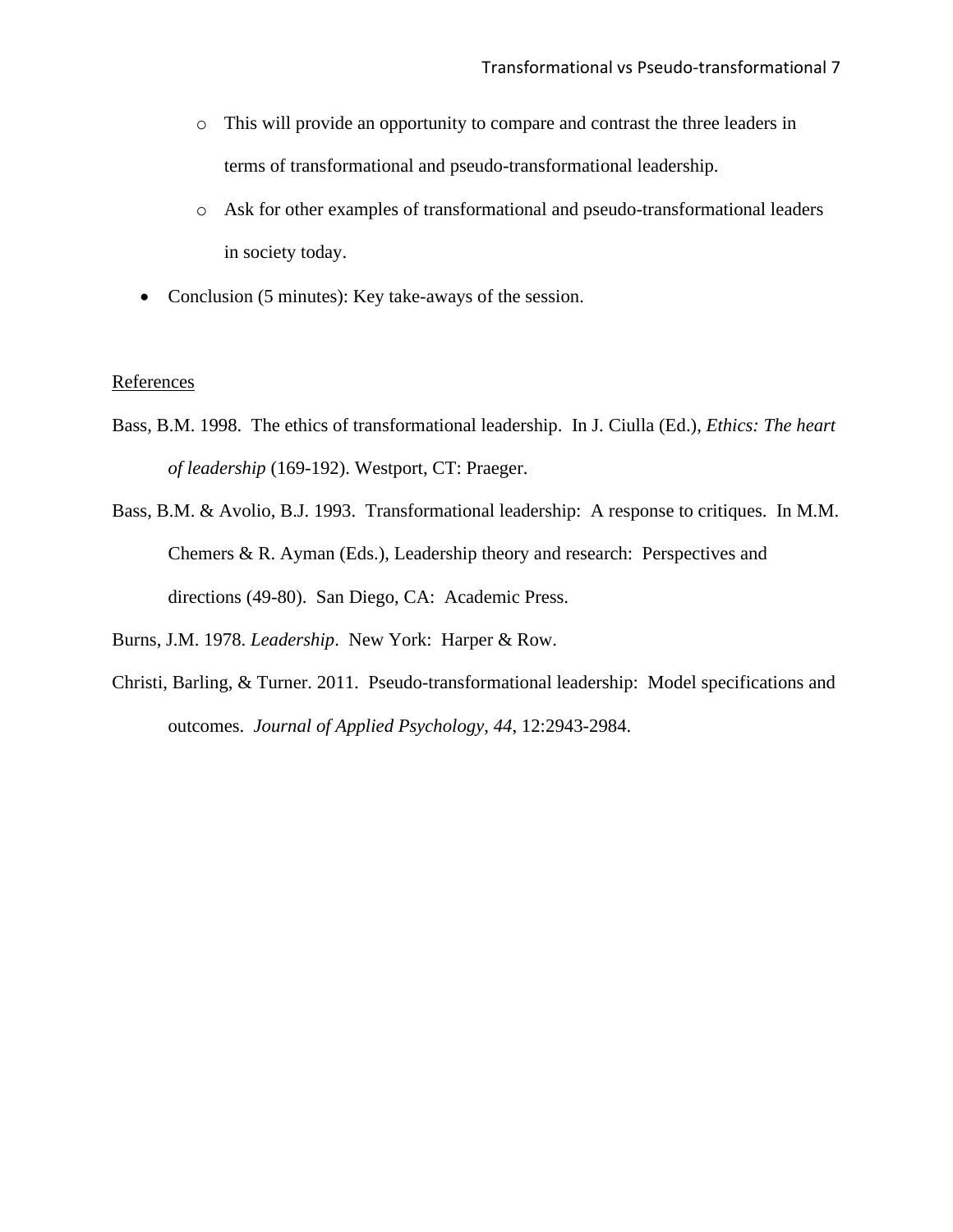## Appendices

## **Transformational vs Pseudo-Transformational Leaders Exercise Overview**

### Description:

This activity engages students in an analysis of three diverse leaders who provide a contrast between pseudo-transformational and transformational approaches to organizational leadership.

### Learning Outcomes:

At the end of this activity students will:

- 1. Have a greater understanding of the Transformational Leadership Model
- 2. Be able to compare and contrast Transformational from Pseudo-transformational leadership
- 3. Be able to apply these models to current organizational leaders

## Timing: 50-90 minutes

## Materials:

- a. Article and videos describing each leader
- b. Handout of the comparison checklist

### Class size:

Any size broken up into multiples of 3 groups (one for each of the three leaders). Assign students to breakout groups so that there are the same number of groups assigned to each leader. This could be only 3 breakout groups, but for a large class, there could be 6 or 9 breakout groups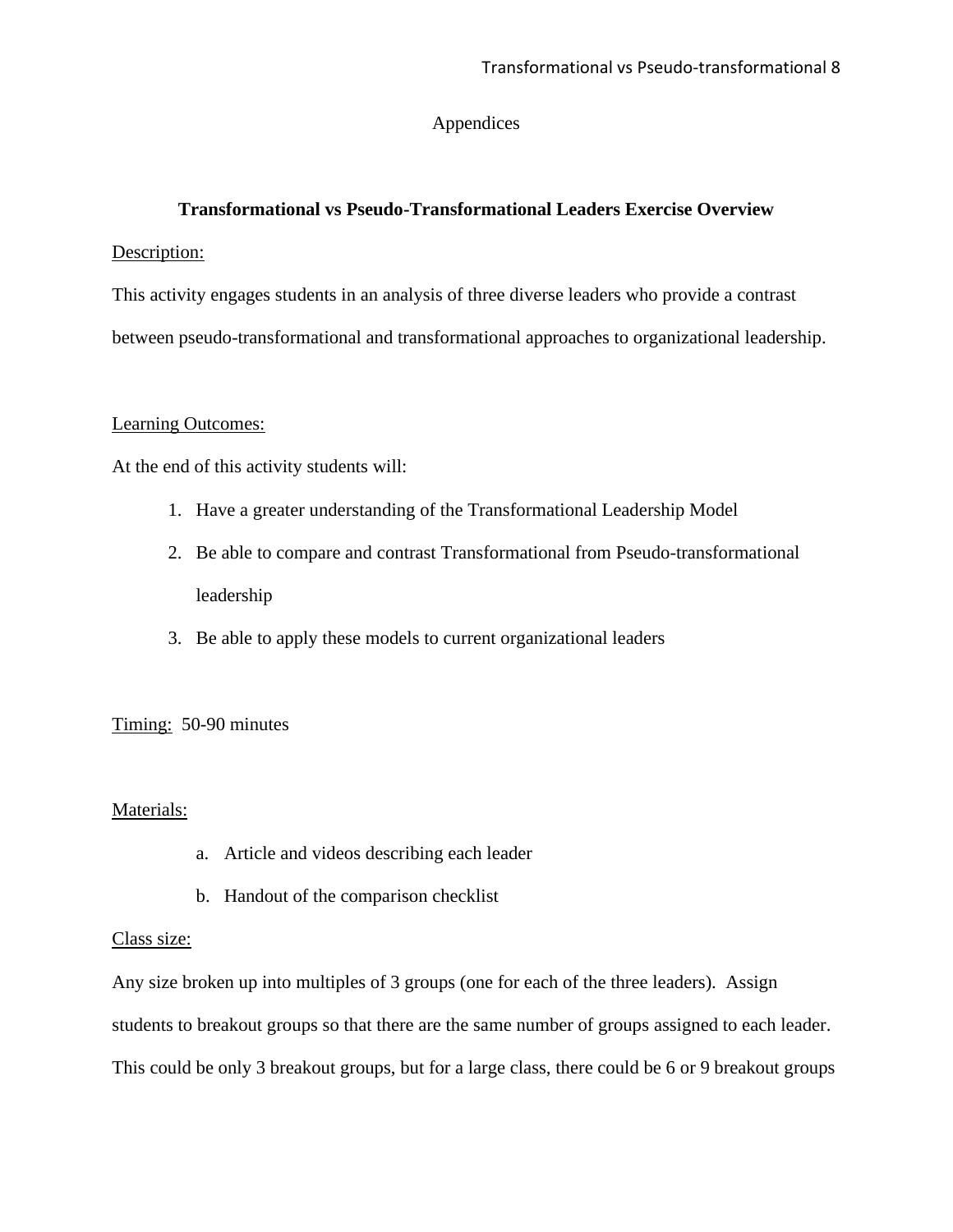Steps:

- 1. Assign students to read about each leader prior to class
- 2. Lecture on the differences between transformational and pseudo-transformational leadership (10 minutes or in previous class)
- 3. Show videos of each leader (20 minutes or before class)
- 4. Break into group to discuss each leader:
	- a. Each breakout group is assigned one of the three leaders for a 10-minute discussion.
		- i. Discuss whether this leader is transformational or pseudotransformational.
		- ii. Complete the transformational vs pseudo-transformational comparison checklist
			- 1. What behaviors does the leader engage in that are transformational?
			- 2. What behaviors does the leader engage in that are pseudotransformational?
- 5. A large-group discussion will include reports from each breakout group regarding their conclusions related to transformational and pseudo-transformational behaviors. (10 minutes)
- 6. The concluding discussion will focus on the consequences of both transformational and pseudo-transformational approaches. (15 minutes)
	- i. What other examples of both types of leaders can you identify?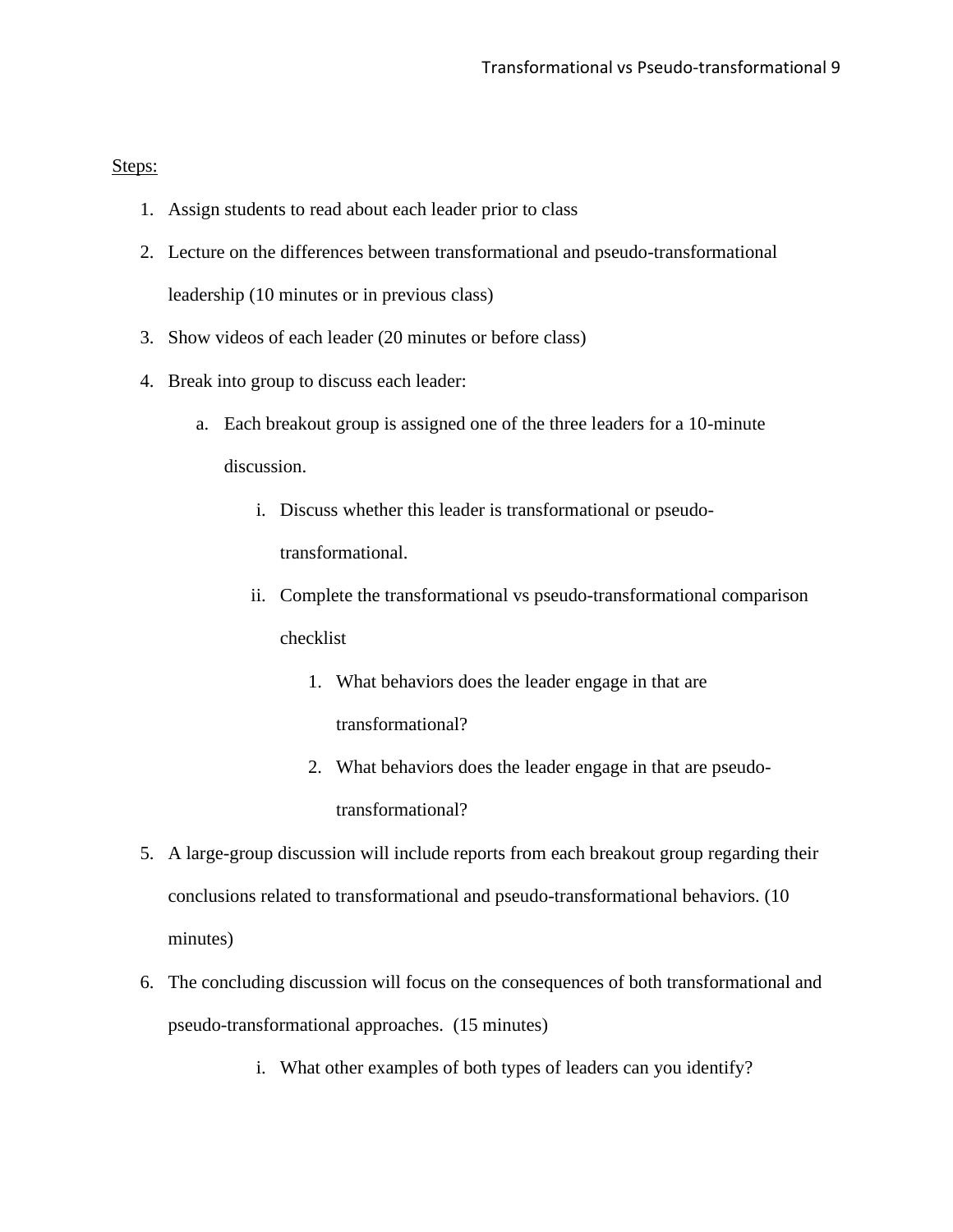- ii. How can people challenge pseudo-transformational leaders to reduce their influence?
- iii. How can people support transformational leaders to achieve their vision that benefits the greater good?
- iv. How does transformational leadership compare to other approaches to leadership such as Servant Leadership, Altruism, and Ethical Leadership?

### Materials:

Adam Neumann and WeWork

- Article: [https://www.nytimes.com/2019/11/02/business/adam-neumann-wework-exit](about:blank)[package.html](about:blank)
- Interview video: [https://www.youtube.com/watch?v=yOb\\_ogQJWeI](about:blank)
- Bloomberg reporters on WeWork fall: [https://www.youtube.com/watch?v=X2LwIiKhczo](about:blank)
- WeWork Employee perspective: [https://www.youtube.com/watch?v=Tj25cD9m-zQ](about:blank)

## Dr. V and Aravind Eye Hospitals

- Article: [https://www.insightnews.com.au/how-mcdonalds-inspired-the-success-of-an](about:blank)[extraordinary-eye-hospital/](about:blank)
- [https://www.hbs.edu/forum-for-growth-and-innovation/blog/Pages/default.aspx?post=51](about:blank)
- https://crstoday.com/articles/2006-sep/crst0906\_05-html/
- Video: [https://www.youtube.com/watch?v=3cjnNPua7Ag&feature=related](about:blank)

Wangari Maathai

• Greenbelt Movement website: [https://www.greenbeltmovement.org/wangari-maathai](about:blank)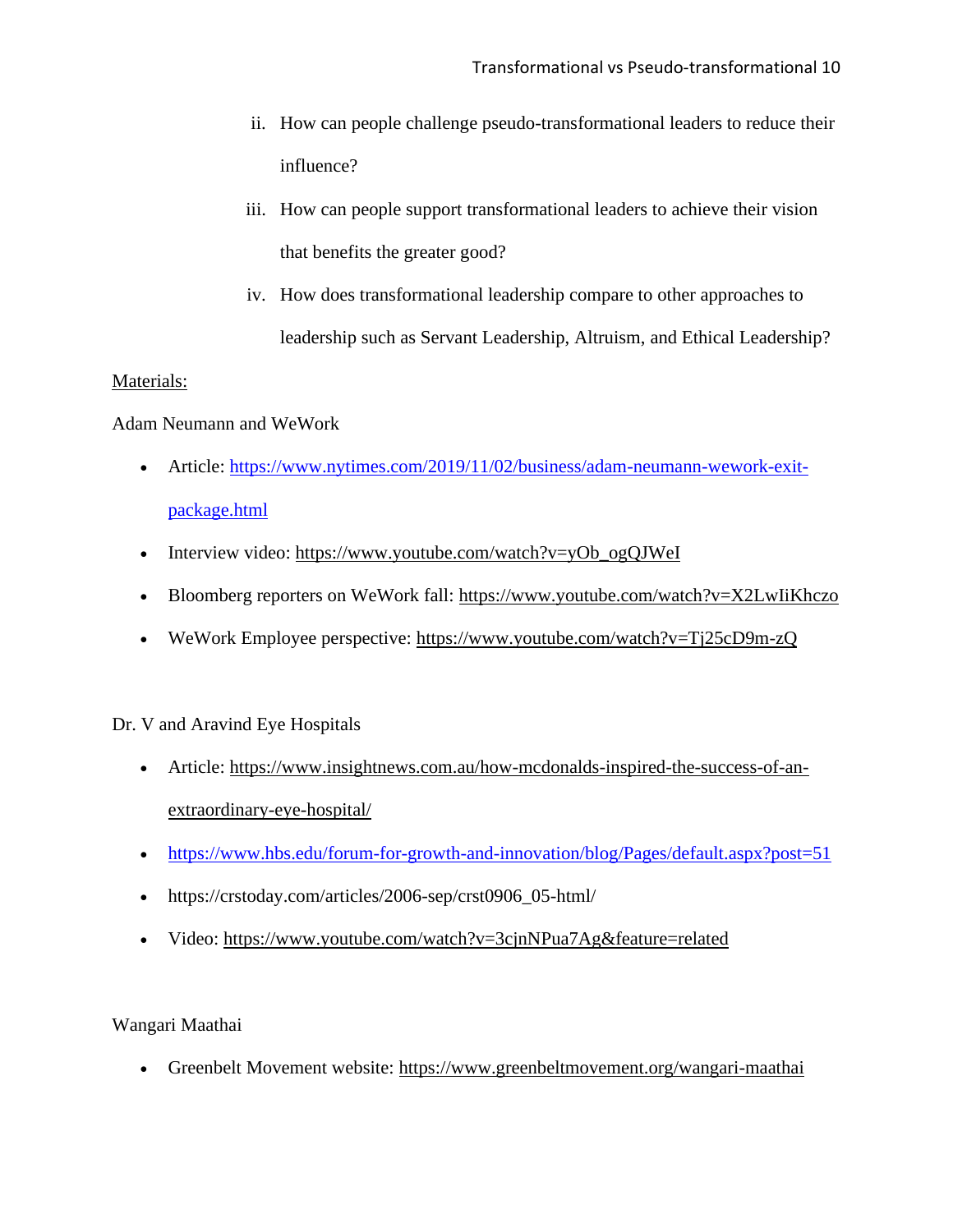• Video: [https://www.youtube.com/watch?v=koMunNH1J3Y](about:blank)